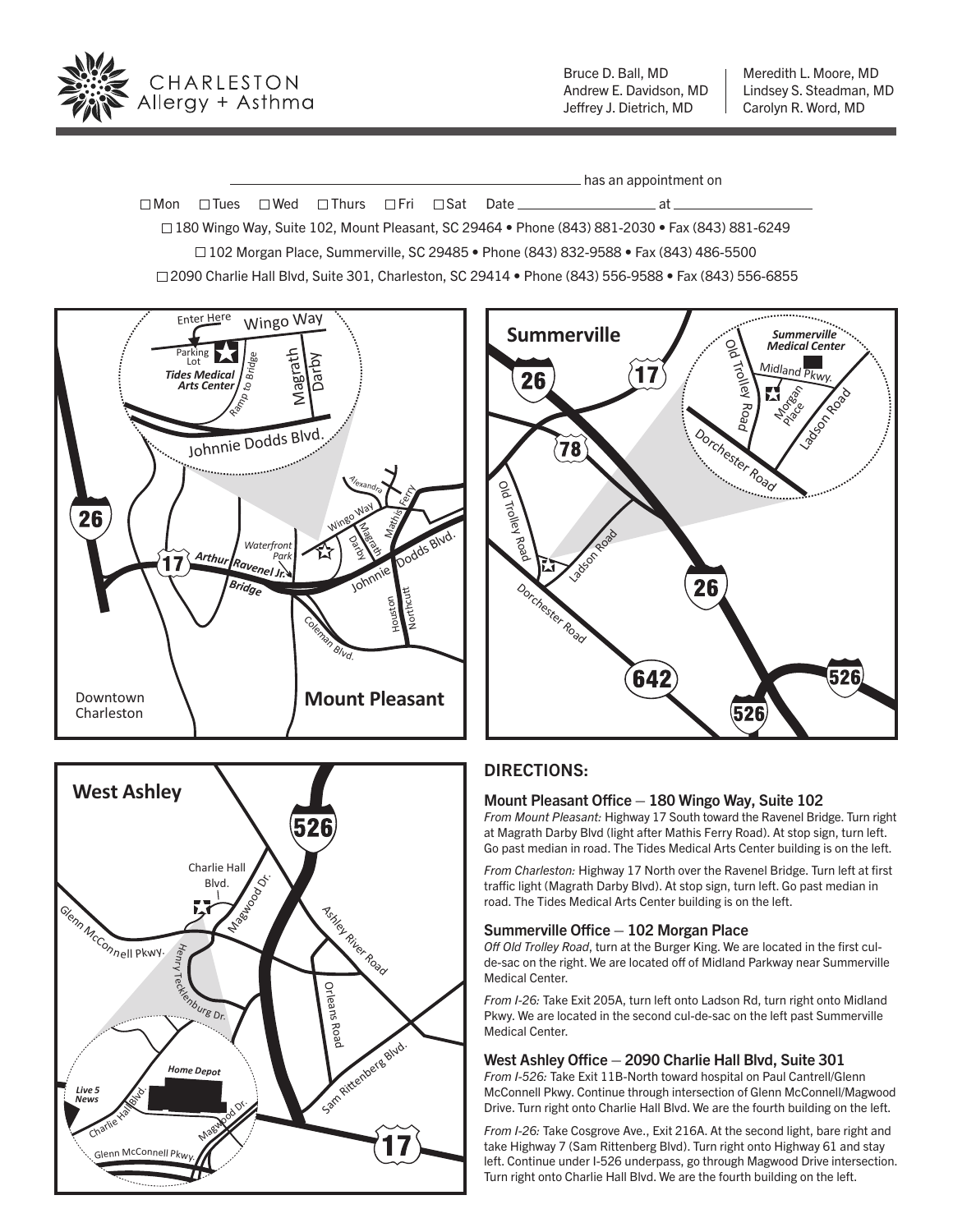# Charleston Allergy + Asthma<br>Patient Information

| PLEASE CIRCLE YOUR PREFERRED METHOD OF CONTACT: HOME / CELL / TEXT                                                                                                                                              |                                          |  |  |
|-----------------------------------------------------------------------------------------------------------------------------------------------------------------------------------------------------------------|------------------------------------------|--|--|
|                                                                                                                                                                                                                 |                                          |  |  |
|                                                                                                                                                                                                                 |                                          |  |  |
| COMPLETE THIS SECTION ONLY IF PATIENT IS A CHILD                                                                                                                                                                |                                          |  |  |
|                                                                                                                                                                                                                 |                                          |  |  |
|                                                                                                                                                                                                                 |                                          |  |  |
|                                                                                                                                                                                                                 |                                          |  |  |
|                                                                                                                                                                                                                 |                                          |  |  |
|                                                                                                                                                                                                                 |                                          |  |  |
|                                                                                                                                                                                                                 |                                          |  |  |
|                                                                                                                                                                                                                 |                                          |  |  |
|                                                                                                                                                                                                                 |                                          |  |  |
|                                                                                                                                                                                                                 |                                          |  |  |
|                                                                                                                                                                                                                 |                                          |  |  |
|                                                                                                                                                                                                                 |                                          |  |  |
| <b>PRIMARY INSURANCE INFORMATION</b> – WE REQUIRE A COPY OF YOUR INSURANCE CARD AT THE TIME OF YOUR<br>APPOINTMENT AND AT EACH VISIT. YOU NEED TO CONTACT YOUR PRIMARY CARE PHYSICIAN IF YOUR INSURANCE COMPANY |                                          |  |  |
| REQUIRES A REFERRAL TO THIS PRACTICE.                                                                                                                                                                           |                                          |  |  |
| <b>NAME OF INSURED:</b>                                                                                                                                                                                         | (PRIMARY HOLDER OF THE INSURANCE POLICY) |  |  |
|                                                                                                                                                                                                                 |                                          |  |  |
|                                                                                                                                                                                                                 |                                          |  |  |
|                                                                                                                                                                                                                 |                                          |  |  |
|                                                                                                                                                                                                                 |                                          |  |  |
| SECONDARY INSURANCE INFORMATION (PRIMARY HOLDER OF THE INSURANCE POLICY)                                                                                                                                        |                                          |  |  |
|                                                                                                                                                                                                                 |                                          |  |  |
|                                                                                                                                                                                                                 |                                          |  |  |
|                                                                                                                                                                                                                 |                                          |  |  |
|                                                                                                                                                                                                                 |                                          |  |  |
|                                                                                                                                                                                                                 |                                          |  |  |

## PLEASE READ AND COMPLETE THE INFORMATION ON THE NEXT PAGE.

We are committed to providing you with the best possible care and are pleased to discuss our professional fees with you at any time. Your clear understanding of our **Financial Policy** is important to our professional relationship. Please feel free to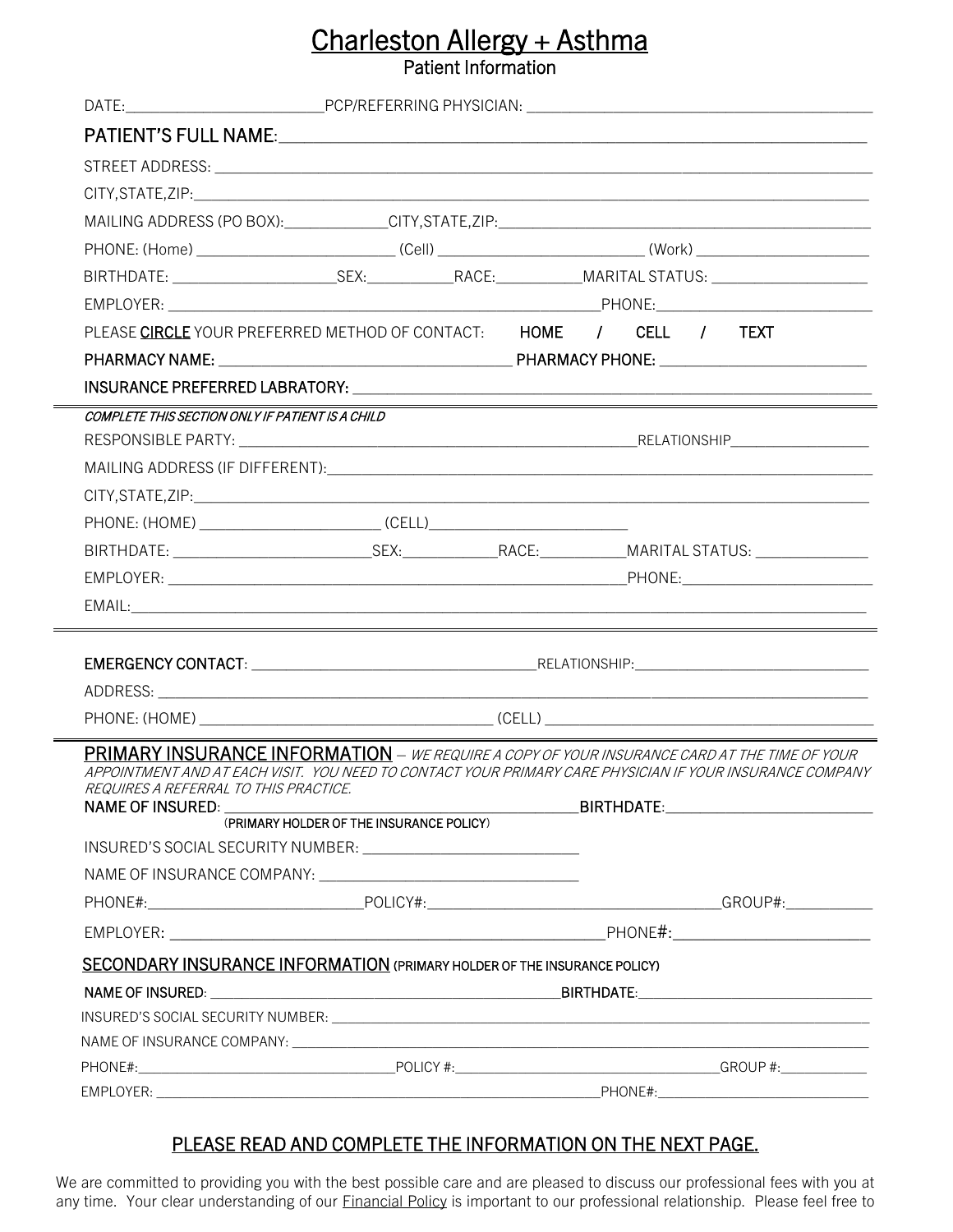ask us any questions regarding our fees or your responsibility. Our Financial Policy will be provided for your signature and a copy will be made available to you upon request.

We participate with most major insurance companies. You may contact your insurance company prior to your initial visit to verify participation, copay, and benefits. As a courtesy, we will file the charges for your visits with your insurance company. You will be responsible for copay and deductibles. Deductibles and copays are expected at the time services are rendered as designated by your insurance company. Please see our Financial Policy.

I understand I will provide a copy of my insurance card(s) at the time of my initial visit and any additional visits. If for any reason I do not have my insurance card(s) in my possession, I will be responsible for payment in full of the visit at the time of service.

I further understand, if my insurance company requires a referral from my primary care physician, and I have not contacted the primary care physician for the referral, I will be responsible for payment of the visit at the time of service.

I authorize the release of my medical information necessary for treatment and/or to process my claims with Charleston Allergy + Asthma. I also authorize payment of medical benefits, including secondary insurance, directly to Charleston Allergy + Asthma for services rendered should Charleston Allergy + Asthma file for same.

Patients who fail to keep their appointment or do not call with two hours' notice will be considered a "No Show" and may be charged an insufficient notice fee of  $$15$  on the *third* event. On the *fourth* event within a 12-month period, the patient may be subject to \$30 insufficient notice fee and may be dismissed from the practice. Exceptions may be made at the discretion of the office staff in the case of inclement weather and/or patient circumstances.

#### \*Your visit may include in-office testing for allergies and/or breathing tests, fees for these tests are not included in the office visit charge. \*

I am aware that if I have a deductible and/or a co-pay designated by my insurance company, I will be responsible for payment of that deductible and/or co-pay at the time of my service(s).

| Jate<br>cucu.<br>. |
|--------------------|
|--------------------|

Signature of Patient/Parent/Guarantor

Charleston Allergy + Asthma is excited to offer you the ability to access your medical records, as well as interact with our office online through our Patient Portal. Once you are signed on to the Patient Portal, you will have the ability to request and reschedule appointments, request prescription refills, send and receive messages from our staff, access and review lab results, update your information, review and request your medical records, as well as review current and past billing statements. All of these features are easily accessible anywhere you have internet access. Our web portal is encrypted and offers the best security obtainable. All we need is an email address accessible only by you (or someone you have authorized to use this email).

Please keep your password safe and do not share it with anyone you do not wish to view your medical record. For more detailed information, please ask the front desk for a brochure.

\_\_\_\_\_\_\_\_\_\_\_\_\_\_\_\_\_\_\_\_\_\_\_\_\_\_\_\_\_\_\_\_\_\_\_\_\_\_\_\_\_\_\_\_\_Email Address: \_\_\_\_\_\_\_\_\_\_\_\_\_\_\_\_\_\_\_\_\_\_\_\_\_\_\_\_\_\_\_\_\_\_\_\_\_

Patient Name

 $Date:$ 

Signature of Patient/Parent/Representative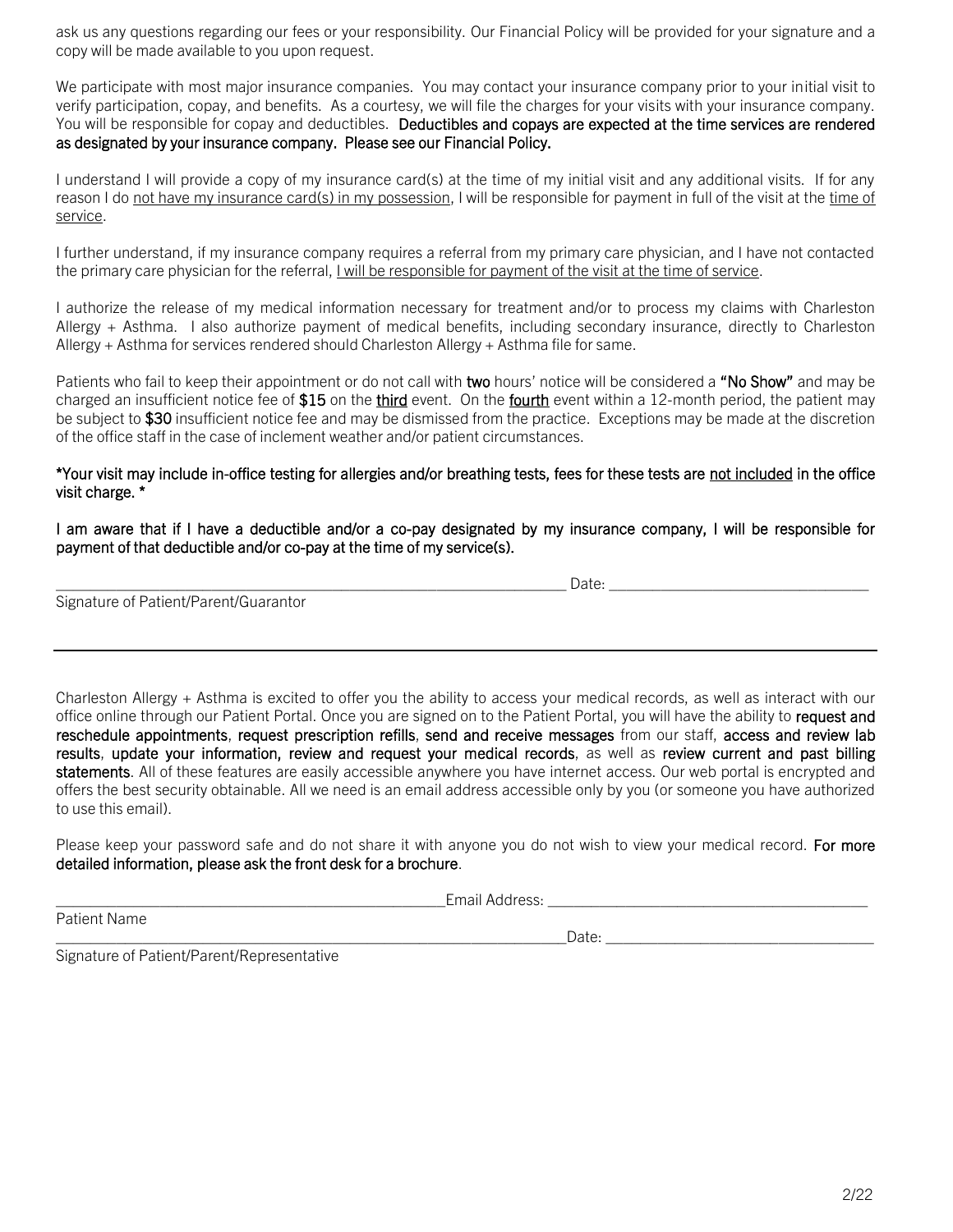## Charleston Allergy + Asthma<br>Financial Policy

Thank You for choosing our practice. We are committed to providing you with quality and affordable healthcare. The following information answers frequently asked questions regarding patient and insurance responsibility for services rendered during your visit. Feel free to ask us any questions and sign in the space provided. A copy will be provided to you upon request. Thanks so much for being our patient!

### PAYMENTS ARE DUE AT THE TIME OF SERVICE UNLESS PAYMENT ARRANGEMENTS HAVE BEEN REQUESTED AND APPROVED IN ADVANCE. YOU ARE EXPECTED TO PAY ACCORDING TO THE ARRANGEMENT.

SELF PAY (NO INSURANCE): You will be required to pay in full at the time of service. New patients are required to pay \$250.00 at the initial visit, all or part of this will be for the office visit only. There are additional charges for any testing (allergy or pulmonary). We will have a member of the business office discuss the cost of additional charges before we perform any testing. Additional testing will be performed as determined by the rendering physician at the time of the office visit.

INSURANCE: We participate with most insurance plans. We will bill your insurance company as a courtesy to you. Although we may estimate what your insurance company may pay, it is the insurance company that makes the final determination of your eligibility and dictates the amount due by the patient. You need to contact your insurance company to verify participation, benefits, and copay. If your insurance company informs us, you are ineligible for benefits, you will be considered self-pay (no insurance), see above, or you can reschedule your visit.

CLAIMS SUBMISSION: We will submit your claims and assist you in any way we reasonably can to help get your claims paid. Your insurance company may need you to supply certain information directly. It is your responsibility to comply with their request. Please be aware that the balance of your claim is your responsibility whether your insurance company pays your claim. Your insurance benefit is a contract between you and your insurance company. You will need to contact them if you disagree with their determination on the payment of your claim.

REFERRALS: Some insurance plans, with which we are contracted, require a referral authorization from your primary care physician or pediatrician. If we have not received a referral prior to your arrival at our office, you may call your referring physician from our office to obtain it. If you are unable to obtain the referral at that time, you will be rescheduled.

CO-PAYMENTS AND DEDUCTIBLE: All co-payments, deductible, and co-insurance must be paid at the time of service. This arrangement is part of your contract with your insurance company. If your deductible has not been met, we expect for you to pay 40% of your services at the time of your visit.

PROOF OF INSURANCE / COVERAGE CHANGES: All patients must complete our Patient Information form before seeing our doctors. We must obtain a copy of your driver's license and current valid insurance card to provide proof of insurance. If you fail to provide us with this information in a timely manner, you may be responsible for the balance on your account. Some insurance companies will deny charges if filed later than 90 days after the date of service.

METHODS OF PAYMENT: We accept payment by Cash, Check, Debit/Credit Cards, HSA cards, Cashier or Certified Check, Money Orders.

PATIENT STATEMENTS: If you have an unpaid balance, you will receive a statement monthly by mail. Statements are also available on-line through the Patient Portal. The statement is due and payable when the statement is issued, and past due if not paid upon receipt. Balances over 90 days will be turned over to our internal collection department and/or may be submitted to an outside collection agency with possible dismissal from the practice.

PAYMENT PLANS: We offer convenient, affordable payment plans for our in-house accounts (minimum \$25 monthly payment). Please see our business office team for details.

COLLECTION FEES: Accounts submitted to the collection agency are not eligible for payment plans. All collection costs (approximately one third of the submitted balance) may be charged back to the account. Patients referred to the collection agency may be dismissed from the practice. Your billing information will be submitted to our collection agency for further collection efforts.

RETURNED CHECKS: Your account will be charged a \$25.00 service fee for checks not honored by your bank. The check and service fee must be paid in full before your next visit.

I have read, understand, and will comply with the terms of your financial policy.

| PATIENT'S NAME:    | DATE OF BIRTH:            |
|--------------------|---------------------------|
| RESPONSIBLE PARTY: | SSN OF RESPONSIBLE PARTY: |
| SIGNATURE:         | DATE:                     |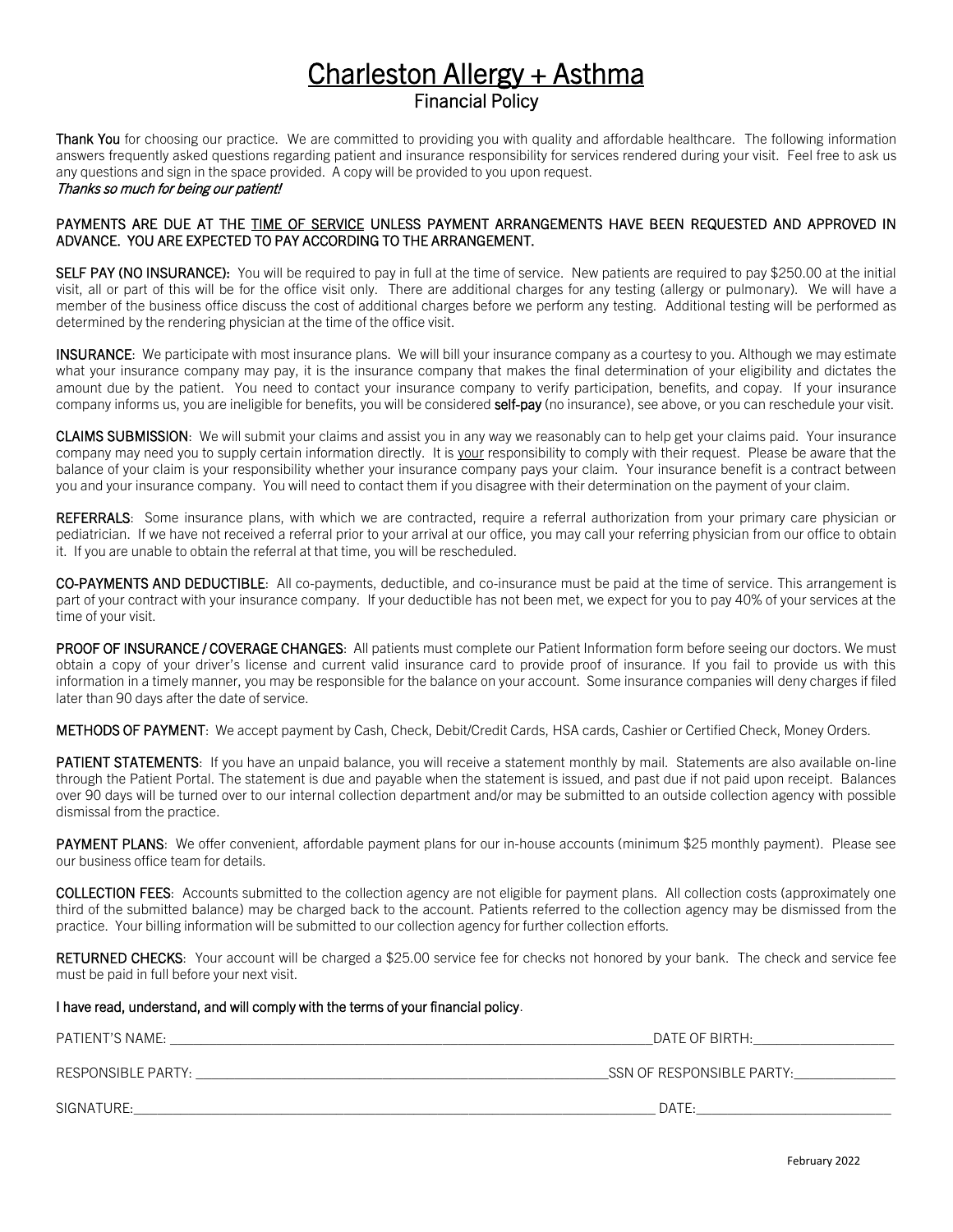

## WHAT TO EXPECT AT YOUR FIRST VISIT

Your allergy evaluation will consist of two separate appointments. Your first visit will be a history and physical with the doctor, skin testing, ordering labs and x-rays if needed, and medications, if ordered. You will return for a summary conference on a later date to discuss the results and treatment **after all test results are compiled.** 

## MEDICATIONS THAT INTERFERE WITH ALLERGY SKIN TESTING

In order to ensure the most valid results of your allergy work-up, we request that you refrain from taking the following medications during the period indicated.

## \*\*\*Do not take any antihistamines or cold preparations 5 - 7 days prior to your appointment. \*\*\*

There are many drugs, which include antihistamines. Some of the more common ones are:

| Alavert              | Desloratadine         |                             |
|----------------------|-----------------------|-----------------------------|
| Alaway Eye Drop      | Dimetapp              |                             |
| Allegra              | Dramamine             | Patanase Nasal Spray*       |
| Alka-Seltzer Cold    | Dristan               | Patanol Eye Drop            |
| Amitriptyline        | Drixoral              | Periactin                   |
| Astelin Nasal Spray* | Dymista*              | Phenergan                   |
| Astepro Nasal Spray* | Elestat Eye Drop      | Pheniramine                 |
| Atarax*              | Epinastine Eye Drop   | Promethazine                |
| Atrohist             | Fexofenadine          | Pyribenzamine (PBZ)         |
| Azelastine*          | Hydroxyzine*          | Ru-Tuss                     |
| Benadryl             | <b>Histex</b>         | Rynatan                     |
| Bepreve Eye Drops    | Karbinal              | Semprex D                   |
| <b>Bromfed</b>       | Ketotifen Eye Drop    | Seroquel                    |
| Brompheniramine      | Levocetirizine        | Tavist                      |
| Carbinoxamine        | Lodrane               | <b>Tanafed DP</b>           |
| Cetirizine*          | Loratadine            | <b>Tanafed DMX</b>          |
| Chlorpheniramine     | Mescolor              | Triaminic                   |
| Chlor-Trimeton (CTM) | Meclizine             | <b>Tussionex</b>            |
| Clarinex             | Motrin PM             | <b>Tylenol Cold/Allergy</b> |
| Claritin             | Naldecon              | <b>Tylenol PM</b>           |
| Comhist              | NyQuil                | Vistaril*                   |
| Comtrex              | Olopatidine           | Xyzal                       |
| Contact              | Optivar Eye Drop      | Zaditor Eye Drop            |
| Cyproheptadine       | Ornade                | Zyrtec*                     |
| Deconamine           | Pannaz                |                             |
| Diphenhydramine      | Pataday Eye Drop-24Hr |                             |

\*Astelin, Astepro, Atarax, Azelastine, Cetirizine, Dymista, Hydroxyzine, Patanase Nasal Spray, Vistaril, and Zyrtec: DO NOT TAKE FOR SEVEN DAYS PRIOR TO YOUR APPOINTMENT.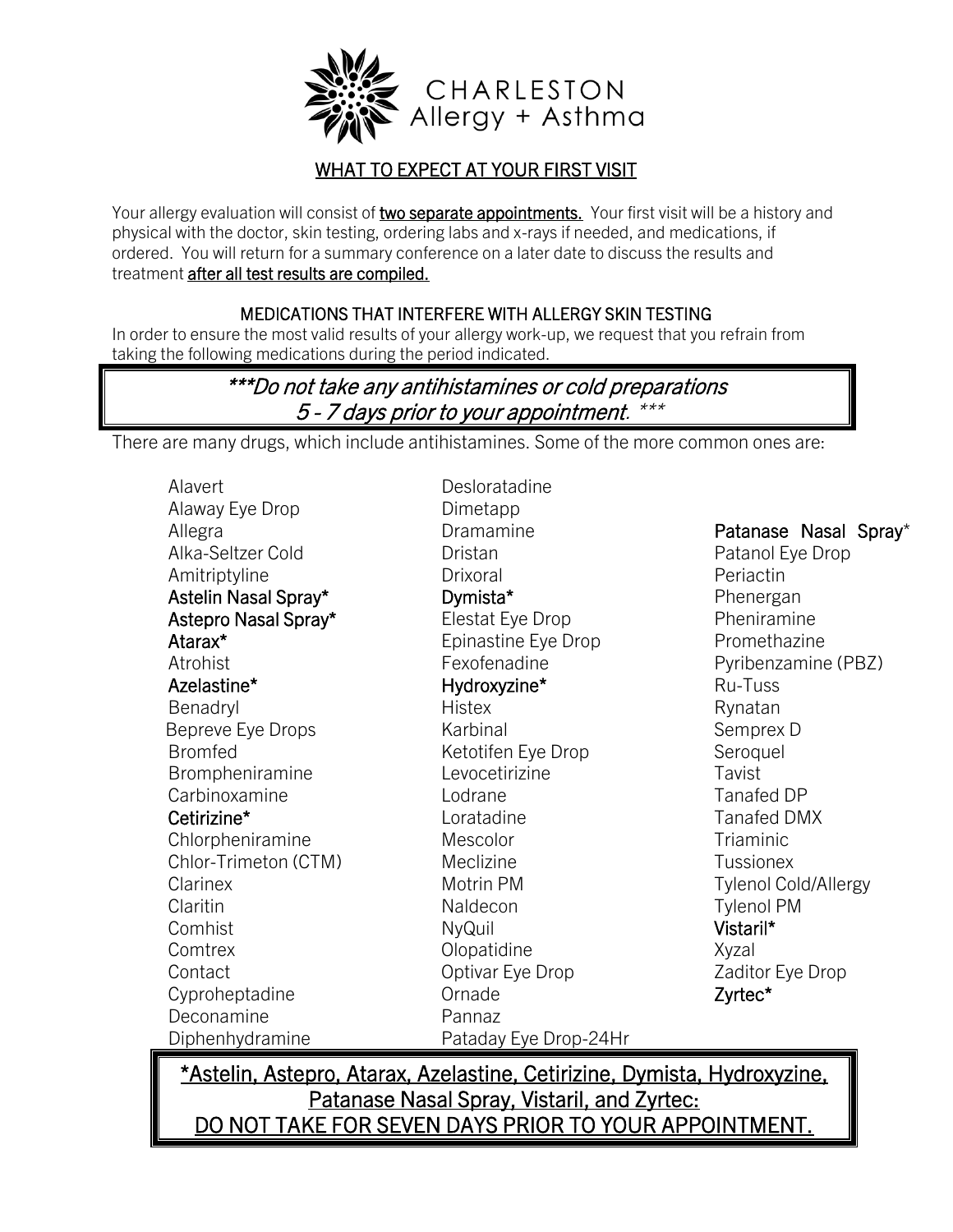Certain Antidepressants and Anti-Anxiety Medications may interfere with skin testing results and should only be discontinued for 5-7 days prior to testing if instructed by the prescribing doctor:

| Amitriptyline (Elavil) | Imipramine (Tofranil)    |
|------------------------|--------------------------|
| Amoxapine              | Maprotinine              |
| Clomipramine           | Nortriptyline            |
| Desipramine            | Norpramin                |
| Doxepin                | Protriptyline (Vivactil) |

Trazadone Trimipramine (Surmontil) Seroquel Sinequan

Medications that do not interfere with skin testing and may be continued:

All Asthma inhalers Ambien **Antibiotics** Anticonvulsants Arthritis medications Cardiac medications Cholesterol medications Diabetes medications Dextromethorphan cough medications (e.g. Delsym) Glaucoma Eye Drops Guiafenesin (Mucinex) High blood pressure medications Lotemax Eye Drops Lunesta Medrol, Methylprednisolone, Prednisolone, Prednisone Montelukast (Singulair) Phenylephrine, Pseudoephedrine decongestants Steroid Nasal Sprays (Fluticasone, Flonase, Nasacort AQ, Nasonex, Omnaris, Qnasl Rhinocort, Triamcinalone, Veramyst, Zetonna) Stomach acid reducers (Aciphex, Nexium, Prevacid, Prilosec, Protonix, Omeprazole) Thyroid medications

Antianxiety and Antidepressants that **do not** interfere and **do not** need to be stopped:

- Bupropion Fluoxetine **Valium** Celexa Lexapro Wellbutrin Citalopram Paxil Xanax Effexor **Prozac** Prozac Zoloft
- 
- Ativan **Escitalopram** Sertraline

If you have any questions about the possible effects of any medication that you are presently taking that is not listed, please do not hesitate to call our office before your visit.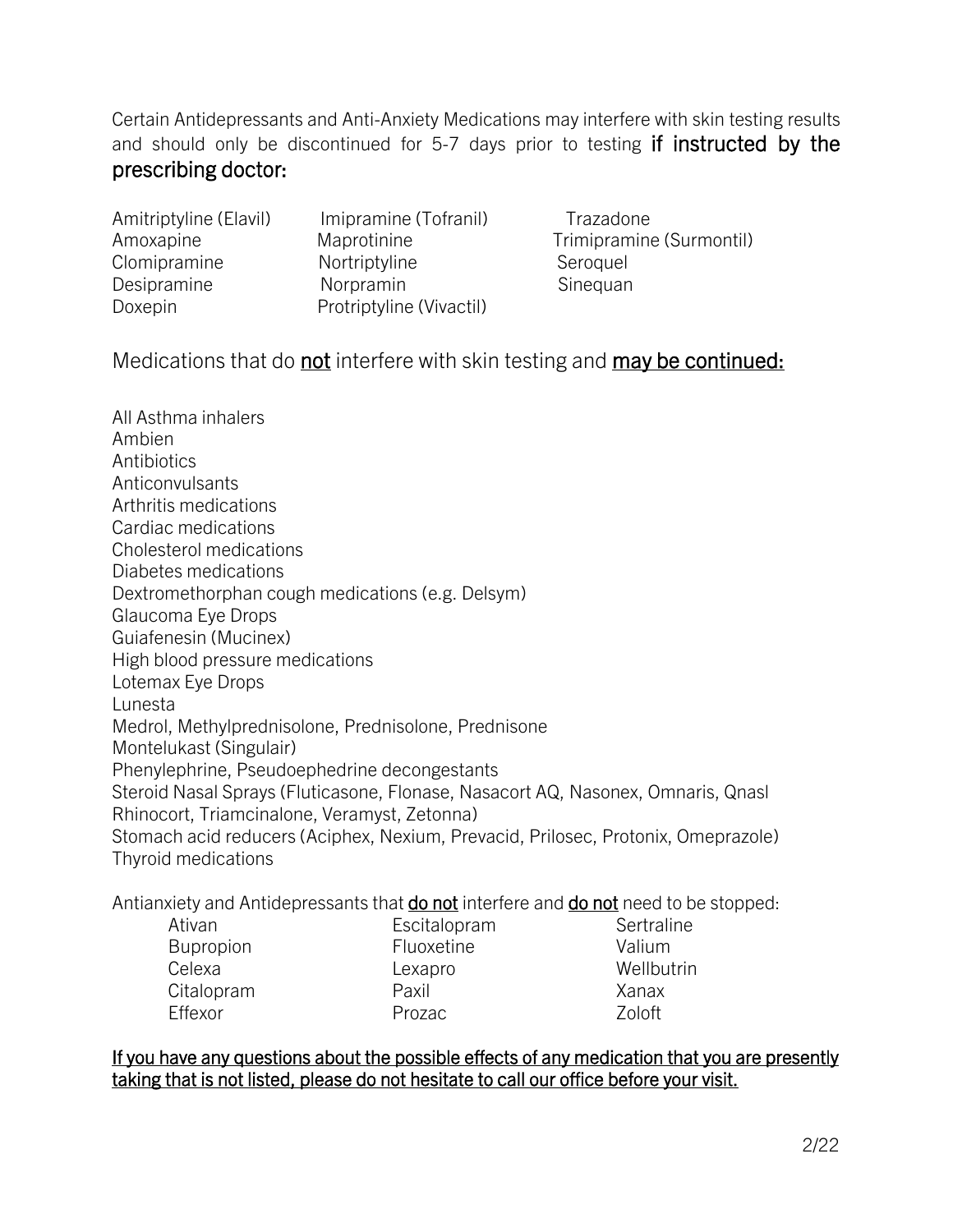

## Will Insurance Cover My Visit?

While the allergy office visit and testing are covered benefits under most insurance plans, the amount of patient responsibility will vary considerably between different insurance companies and plans. There are many insurance companies and even the major carriers have many different policies that employers can choose from for their employees.

Insurance companies are not required to disclose the amounts that are covered and the amounts that the patient will be responsible for to the provider of service. Therefore it is difficult for us, as the provider, to determine what portion of the bill will be the patient's responsibility.

There are many types of allergy testing. A person can be tested to any of the following: inhalants, foods, pharmaceutical drugs, stinging insects, metals, chemicals, or other specific agents. You are billed for the number of substances you are tested to and by the method of testing. (Percutaneous Testing & Intracutaneous Testing)

Prior to your initial visit, you may want to contact your insurance company and ask the following questions:

- 1. Do I have allergy and immunotherapy benefits? If so, what are they?
- 2. Do I have any riders on my policy for allergies or asthma?
- 3. If I were to be tested would it be covered?
- 4. Will any of my services need prior authorization?
- 5. What will be my patient liability?
- 6. Do I have a copay on the consultation?
- 7. Do I have to meet a deductible on any office procedures?

We hope this helps clarify some of the questions you may have concerning coverage of allergy testing. Please remember to document who you speak with when you call your insurance company and the date of the conversation.

If you have any questions or concerns, please feel free to contact our billing office at (843) 972-2048.

 $\_$  , and the set of the set of the set of the set of the set of the set of the set of the set of the set of the set of the set of the set of the set of the set of the set of the set of the set of the set of the set of th

 843-881-2030 843-832-9588 843-556-9588 Fax 843-881-6249 Fax 843-486-5500 Fax 843-556-6855

180 Wingo Way #102 102 Morgan Place 2090 Charlie Hall Blvd #301 Mt. Pleasant, SC 29464 Summerville, SC 29485 Charleston, SC 29414

www.charlestonallergy.com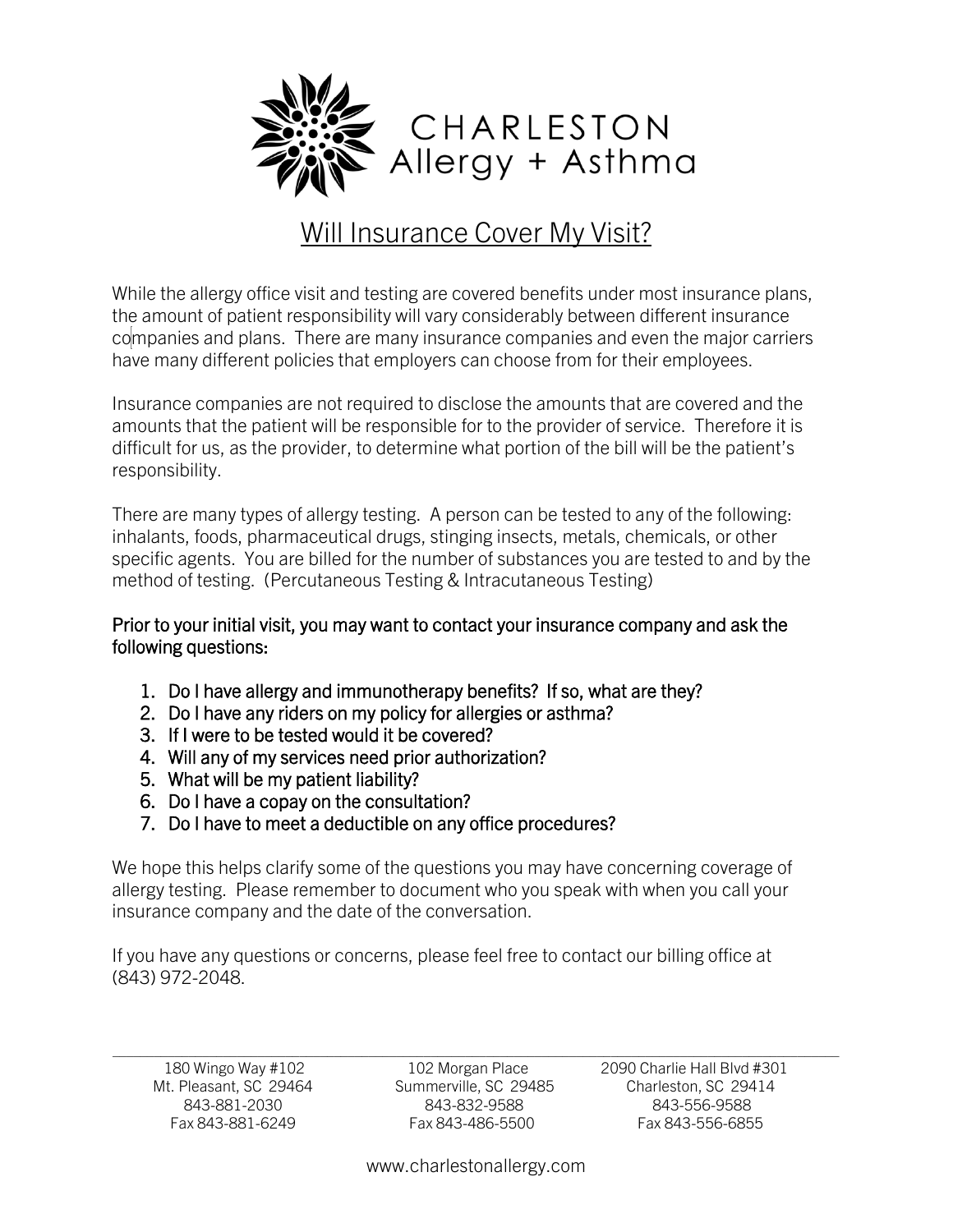

Bruce D. Ball, MD Andrew E. Davidson, MD Jeffrey J. Dietrich, MD

Meredith L. Moore, MD Lindsey S. Steadman, MD Carolyn R. Word, MD

|                                                                                         | Patient Name:               |                                  |                  |              |                                                                                      |                     |                |      |        |                                                                                                                             |     |    |                    |        |        |  |
|-----------------------------------------------------------------------------------------|-----------------------------|----------------------------------|------------------|--------------|--------------------------------------------------------------------------------------|---------------------|----------------|------|--------|-----------------------------------------------------------------------------------------------------------------------------|-----|----|--------------------|--------|--------|--|
|                                                                                         |                             |                                  |                  |              |                                                                                      |                     |                |      |        |                                                                                                                             |     |    |                    |        |        |  |
|                                                                                         | <b>1. REASON FOR VISIT</b>  |                                  |                  |              |                                                                                      |                     |                |      |        |                                                                                                                             |     |    |                    |        |        |  |
| Briefly describe the reason for your visit and what you hope to accomplish. ___________ |                             |                                  |                  |              |                                                                                      |                     |                |      |        |                                                                                                                             |     |    |                    |        |        |  |
|                                                                                         |                             |                                  |                  |              |                                                                                      |                     |                |      |        |                                                                                                                             |     |    |                    |        |        |  |
|                                                                                         |                             |                                  |                  |              |                                                                                      |                     |                |      |        |                                                                                                                             |     |    |                    |        |        |  |
|                                                                                         |                             |                                  |                  |              |                                                                                      |                     |                |      |        |                                                                                                                             |     |    |                    |        |        |  |
| 2. PROBLEMS Have you ever had the following conditions?                                 |                             |                                  |                  |              |                                                                                      |                     |                |      |        |                                                                                                                             |     |    |                    |        |        |  |
| Yes                                                                                     | No                          |                                  |                  |              | Medications tried / Additional comments<br>(check all items)<br>Age at onset         |                     |                |      |        |                                                                                                                             |     |    |                    |        |        |  |
| α                                                                                       | $\Box$                      | Asthma (wheezing)                |                  |              |                                                                                      |                     |                |      |        |                                                                                                                             |     |    |                    |        |        |  |
|                                                                                         | о                           | Any other breath problems        |                  |              |                                                                                      |                     |                |      |        |                                                                                                                             |     |    |                    |        |        |  |
| о                                                                                       | о                           | Sinus trouble                    |                  |              |                                                                                      |                     |                |      |        |                                                                                                                             |     |    |                    |        |        |  |
|                                                                                         | о                           |                                  |                  |              | Nasal allergies (runny, stuffy, itchy nose, sneezing)                                |                     |                |      |        |                                                                                                                             |     |    |                    |        |        |  |
| о                                                                                       | о                           | Hives or swelling                |                  |              |                                                                                      |                     |                |      |        |                                                                                                                             |     |    |                    |        |        |  |
| ο                                                                                       | о                           | Eczema or other rashes           |                  |              |                                                                                      |                     |                |      |        |                                                                                                                             |     |    |                    |        |        |  |
| о                                                                                       | о                           | Frequent infections              |                  |              |                                                                                      |                     |                |      |        |                                                                                                                             |     |    |                    |        |        |  |
| о                                                                                       | о                           | Insect reactions                 |                  |              |                                                                                      |                     |                |      |        |                                                                                                                             |     |    |                    |        |        |  |
|                                                                                         |                             | <b>3. ADVERSE FOOD REACTIONS</b> |                  |              |                                                                                      |                     |                |      |        |                                                                                                                             |     |    |                    |        |        |  |
|                                                                                         | Food                        |                                  |                  | Approx. Date |                                                                                      |                     |                |      |        | Symptoms                                                                                                                    |     |    |                    |        |        |  |
|                                                                                         |                             |                                  |                  |              |                                                                                      |                     |                |      |        |                                                                                                                             |     |    |                    |        |        |  |
|                                                                                         |                             |                                  |                  |              |                                                                                      |                     |                |      |        |                                                                                                                             |     |    |                    |        |        |  |
|                                                                                         |                             |                                  |                  |              |                                                                                      |                     |                |      |        |                                                                                                                             |     |    |                    |        |        |  |
|                                                                                         | <b>4. DRUG REACTIONS</b>    |                                  |                  |              |                                                                                      |                     |                |      |        |                                                                                                                             |     |    |                    |        |        |  |
|                                                                                         | <b>Drug</b>                 |                                  |                  | Approx. Date |                                                                                      |                     |                |      |        | Symptoms (respiratory difficulties, hives, swelling, rash, itch, etc.?)                                                     |     |    |                    |        |        |  |
|                                                                                         |                             |                                  |                  |              |                                                                                      |                     |                |      |        |                                                                                                                             |     |    |                    |        |        |  |
|                                                                                         |                             |                                  |                  |              |                                                                                      |                     |                |      |        |                                                                                                                             |     |    |                    |        |        |  |
|                                                                                         |                             |                                  |                  |              |                                                                                      |                     |                |      |        |                                                                                                                             |     |    |                    |        |        |  |
|                                                                                         |                             |                                  |                  |              | 5. MEDICATIONS Please list prescription and alternative medications along with dose. |                     |                |      |        |                                                                                                                             |     |    |                    |        |        |  |
|                                                                                         |                             |                                  |                  |              |                                                                                      |                     |                |      |        |                                                                                                                             |     |    |                    |        |        |  |
|                                                                                         |                             |                                  |                  |              |                                                                                      |                     |                |      |        |                                                                                                                             |     |    |                    |        |        |  |
|                                                                                         |                             |                                  |                  |              |                                                                                      |                     |                |      |        |                                                                                                                             |     |    |                    |        |        |  |
|                                                                                         | Do you take a beta blocker? |                                  |                  |              | Yes $\Box$                                                                           | No⊡                 |                |      |        |                                                                                                                             |     |    |                    |        |        |  |
|                                                                                         |                             |                                  |                  |              |                                                                                      |                     |                |      |        |                                                                                                                             |     |    |                    |        |        |  |
|                                                                                         | Procedure / Test Name       |                                  |                  |              | 6. PROCEDURES & TESTING Have you ever had any of the following?<br>Yes               | No                  |                | Date |        |                                                                                                                             |     |    |                    |        |        |  |
| Allergy skin test                                                                       |                             |                                  | $\Box$<br>$\Box$ |              |                                                                                      |                     | <b>Results</b> |      |        |                                                                                                                             |     |    |                    |        |        |  |
| Allergy shots                                                                           |                             |                                  |                  |              | о                                                                                    | о                   |                |      |        |                                                                                                                             |     |    |                    |        |        |  |
|                                                                                         | Sinus x-ray/CT scan         |                                  |                  |              | о                                                                                    | о                   |                |      |        |                                                                                                                             |     |    |                    |        |        |  |
|                                                                                         | Chest x-ray/CT scan         |                                  |                  |              | $\Box$                                                                               | $\Box$              |                |      |        |                                                                                                                             |     |    |                    |        |        |  |
|                                                                                         | Tonsils/Adenoids removed    |                                  |                  |              | $\Box$                                                                               | $\Box$              |                |      |        |                                                                                                                             |     |    |                    |        |        |  |
|                                                                                         |                             |                                  |                  |              | $\Box$                                                                               | $\Box$              |                |      |        |                                                                                                                             |     |    |                    |        |        |  |
|                                                                                         | Sinus surgery               |                                  |                  |              |                                                                                      |                     |                |      |        |                                                                                                                             |     |    |                    |        |        |  |
|                                                                                         |                             |                                  |                  |              |                                                                                      |                     |                |      |        | 7. OTHER MEDICAL CONDITIONS Have you ever had any of the following? Please write in other medical conditions if not listed. |     |    |                    |        |        |  |
| Check all items                                                                         |                             |                                  | Yes              | No           |                                                                                      |                     |                | Yes  | No     |                                                                                                                             | Yes | No |                    | Yes    | No     |  |
| Migraines                                                                               |                             |                                  | о                | о            | Sarcoidosis                                                                          |                     |                | о    | $\Box$ | Frequent bacterial infections                                                                                               | α   | о  | Hypertension       | о      | Ω.     |  |
| Sinus infections                                                                        |                             |                                  | о                | о            | Tuberculosis                                                                         |                     |                | о    | о      | Enlarged lymph nodes                                                                                                        | α   | α  | Latex sensitivity  | $\Box$ |        |  |
| Nasal polyps                                                                            |                             |                                  | о                | о            | <b>Diabetes</b>                                                                      |                     |                | о    | α      | Cancer                                                                                                                      | α   | о  | Sleep apnea        | о      | π.     |  |
| Ear infections                                                                          |                             |                                  | о                | о            | Thyroid disease                                                                      |                     |                | о    | α      | Arthritis                                                                                                                   | α   | о  | Reflux/Esophagitis | $\Box$ |        |  |
| Pneumonia                                                                               |                             |                                  | о                | о            |                                                                                      | Immune problems/HIV |                | о    | о      | Chronic skin disease                                                                                                        | α   | о  | Currently pregnant | $\Box$ | $\Box$ |  |
|                                                                                         | OTHER:                      |                                  |                  |              |                                                                                      |                     |                |      |        |                                                                                                                             |     |    |                    |        |        |  |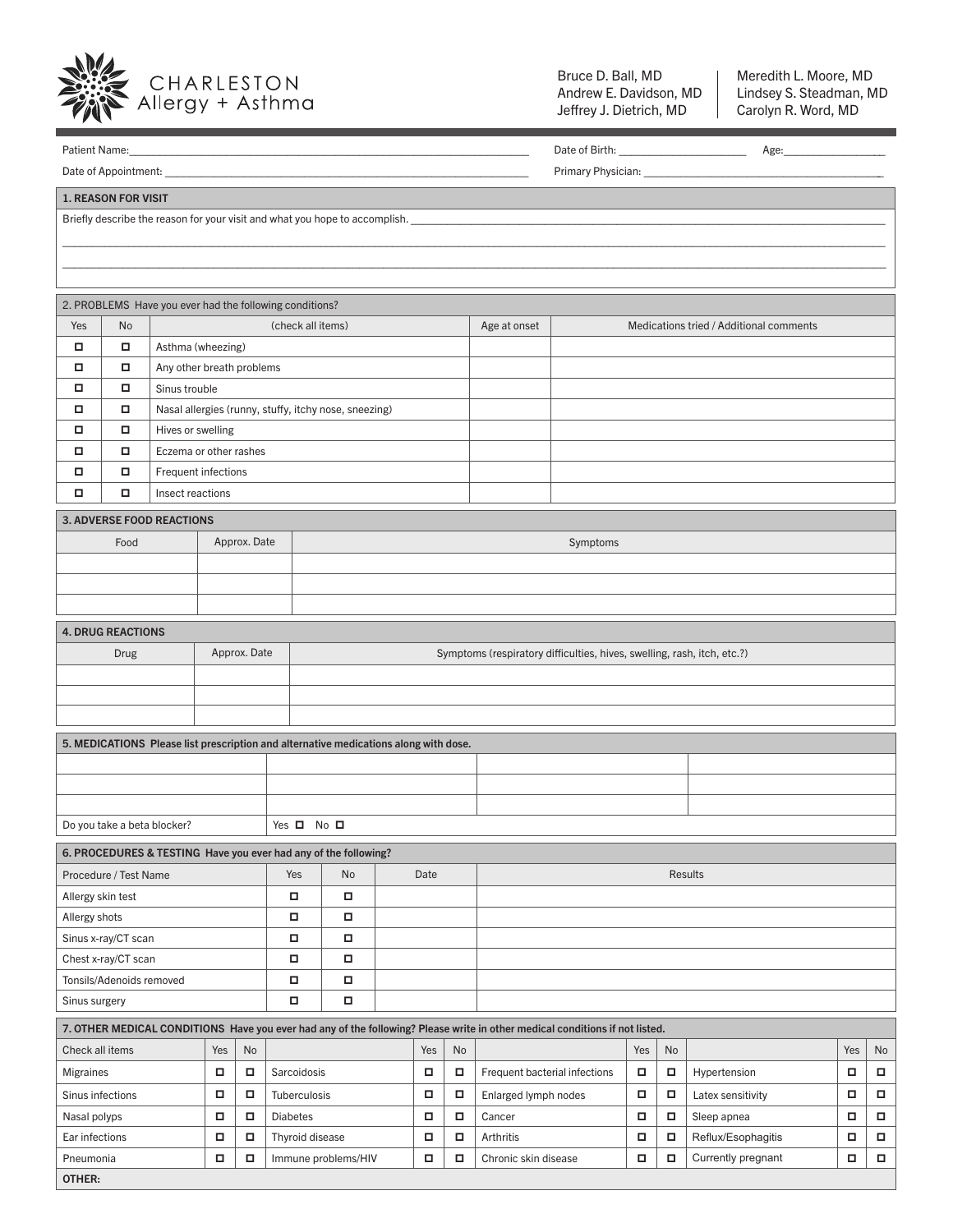Patient Name:\_\_\_\_\_\_\_\_\_\_\_\_\_\_\_\_\_\_\_\_\_\_\_\_\_\_\_\_\_\_\_\_\_\_\_\_\_\_\_\_\_\_\_\_\_\_\_\_\_\_\_\_\_\_\_\_\_ Date of Birth: \_\_\_\_\_\_\_\_\_\_\_\_\_\_\_\_\_\_\_\_\_\_ Today's Date: \_\_\_\_\_\_\_\_\_\_\_\_\_\_\_\_\_\_\_\_\_

| 8. RECENT SYMPTOMS Have you experienced any of these symptoms in the past 2-3 weeks? Please answer all items. |                                                              |        |                                  |            |               |                |                         |                  |    |  |
|---------------------------------------------------------------------------------------------------------------|--------------------------------------------------------------|--------|----------------------------------|------------|---------------|----------------|-------------------------|------------------|----|--|
|                                                                                                               | Yes                                                          | No     |                                  |            | Yes           | No             |                         | Yes              | No |  |
| Fever > 100                                                                                                   | о                                                            | ο      | Snoring                          |            | о             | α              | Heartburn               | □                | о  |  |
| Fatigue                                                                                                       | о                                                            | α      | Sinus pain/pressure              |            | о             | α              | Difficulty swallowing   | о                | о  |  |
| Difficulty sleeping                                                                                           | о                                                            | α      | Decreased sense of smell         |            | о             | α              | Abdominal pain          | α                | о  |  |
| Headache                                                                                                      | $\Box$                                                       | $\Box$ | Shortness of breath              |            | $\Box$        | о              | Vomiting                | $\Box$           | о  |  |
| Itchy eyes                                                                                                    | о                                                            | о      | Wheezing                         |            | о             | о              | Joint pain/swelling     | □                | о  |  |
| Eye discharge                                                                                                 | о                                                            | α      | Coughing                         |            | о             | о              | Swollen glands          | α                | о  |  |
| Nasal congestion                                                                                              | о                                                            | α      | Coughing up blood                |            | о             | о              | Rash                    | α                | о  |  |
| Sneezing                                                                                                      | о                                                            | α      | Chest pain                       |            | о             | о              | <b>Itching</b>          | α                | α  |  |
| OTHER:                                                                                                        |                                                              |        |                                  |            |               |                |                         |                  |    |  |
| <b>9. HOSPITALIZATIONS/SURGERIES</b>                                                                          |                                                              |        |                                  |            |               |                |                         |                  |    |  |
| 1.                                                                                                            |                                                              |        |                                  | 4.         |               |                |                         |                  |    |  |
| 2.                                                                                                            |                                                              |        |                                  | 5.         |               |                |                         |                  |    |  |
| 3.                                                                                                            |                                                              |        |                                  | 6.         |               |                |                         |                  |    |  |
| 10. RESIDENCE List your past residences with the most current first. City and state only.                     |                                                              |        |                                  |            |               |                |                         |                  |    |  |
|                                                                                                               | <b>City and State</b>                                        |        |                                  |            |               |                | Effects on Symptoms     |                  |    |  |
| $1.$                                                                                                          |                                                              |        |                                  |            | $\Box$ Better |                | $\blacksquare$ Worse    | $\Box$ No change |    |  |
| 2.                                                                                                            |                                                              |        |                                  |            | $\Box$ Better |                | $\Box$ Worse            | $\Box$ No change |    |  |
| 11. FAMILY HISTORY Do any of your immediate family members have a history of:                                 |                                                              |        |                                  |            |               |                |                         |                  |    |  |
| Yes<br>No<br>(parents, brother, sister, children, grandparents, etc.)                                         |                                                              |        |                                  |            |               |                |                         |                  |    |  |
| Asthma/Bronchitis                                                                                             |                                                              |        |                                  | о          |               | о              |                         |                  |    |  |
| Nasal allergies                                                                                               |                                                              |        |                                  |            |               | о              |                         |                  |    |  |
| Eczema                                                                                                        |                                                              |        |                                  |            |               | о              |                         |                  |    |  |
| Hives/swelling<br>о<br>о                                                                                      |                                                              |        |                                  |            |               |                |                         |                  |    |  |
| Food/Drug reactions                                                                                           | $\Box$<br>α                                                  |        |                                  |            |               |                |                         |                  |    |  |
|                                                                                                               | Other respiratory (Cystic Fibrosis, TB, Emphysema)<br>о<br>о |        |                                  |            |               |                |                         |                  |    |  |
| Insect reactions                                                                                              | $\Box$<br>о                                                  |        |                                  |            |               |                |                         |                  |    |  |
| Other allergies                                                                                               | о<br>о                                                       |        |                                  |            |               |                |                         |                  |    |  |
| Is there a family history of another illness?                                                                 |                                                              |        |                                  | $\Box$     |               | α              |                         |                  |    |  |
| <b>12. ENVIRONMENTAL SURVEY</b>                                                                               |                                                              |        |                                  |            |               |                |                         |                  |    |  |
| Do you have pets?<br>Yes $\Box$                                                                               | No <sub>D</sub>                                              |        | Do your pets spend time indoors? | Yes $\Box$ |               | $No$ $\square$ | What kind and how many? |                  |    |  |
| If adult, what type of work do you do?                                                                        |                                                              |        |                                  |            |               |                |                         |                  |    |  |
| Are you exposed to anything at work that may aggravate your condition?                                        |                                                              |        |                                  | Yes $\Box$ |               | $No$ $\square$ | Which things?           |                  |    |  |
| If small child, day care center?                                                                              |                                                              |        |                                  |            |               |                |                         |                  |    |  |
| <b>13. SMOKING &amp; VAPING</b>                                                                               |                                                              |        |                                  |            |               |                |                         |                  |    |  |
| Have you ever smoked?                                                                                         |                                                              |        |                                  | Yes $\Box$ |               | $No$ $\square$ | If yes, how many years? |                  |    |  |
| Do you presently smoke?                                                                                       |                                                              |        |                                  | Yes $\Box$ |               | $No$ $\square$ | If yes, how many years? |                  |    |  |
| Have you ever vaped?                                                                                          | $No$ $\square$<br>If yes, how many years?<br>Yes $\Box$      |        |                                  |            |               |                |                         |                  |    |  |
| Do you presently vape?<br>Yes $\Box$<br>$No$ $\square$<br>If yes, how many years?                             |                                                              |        |                                  |            |               |                |                         |                  |    |  |
| Do you live with someone who smokes?                                                                          | Yes $\Box$<br>$No$ $\square$<br>If yes, how many years?      |        |                                  |            |               |                |                         |                  |    |  |
| Have you ever lived with someone who smokes?                                                                  |                                                              |        |                                  | Yes $\Box$ |               | $No$ $\square$ | If yes, how many years? |                  |    |  |

To the best of my knowledge, the questions on this form have been accurately answered. I understand that providing incorrect information can be dangerous to my health. It is my responsibility to inform the doctor's office of any changes in my medical status. I also authorize the healthcare staff to perform the necessary services I may need.

Signature of Patient, Parent or Guardian Date

–––––––––––––––––––––––––––––––––––––––––––––––––––––––––––––––––––––––––––––––––––––––––– –––––––––––––––––––––––––––––––––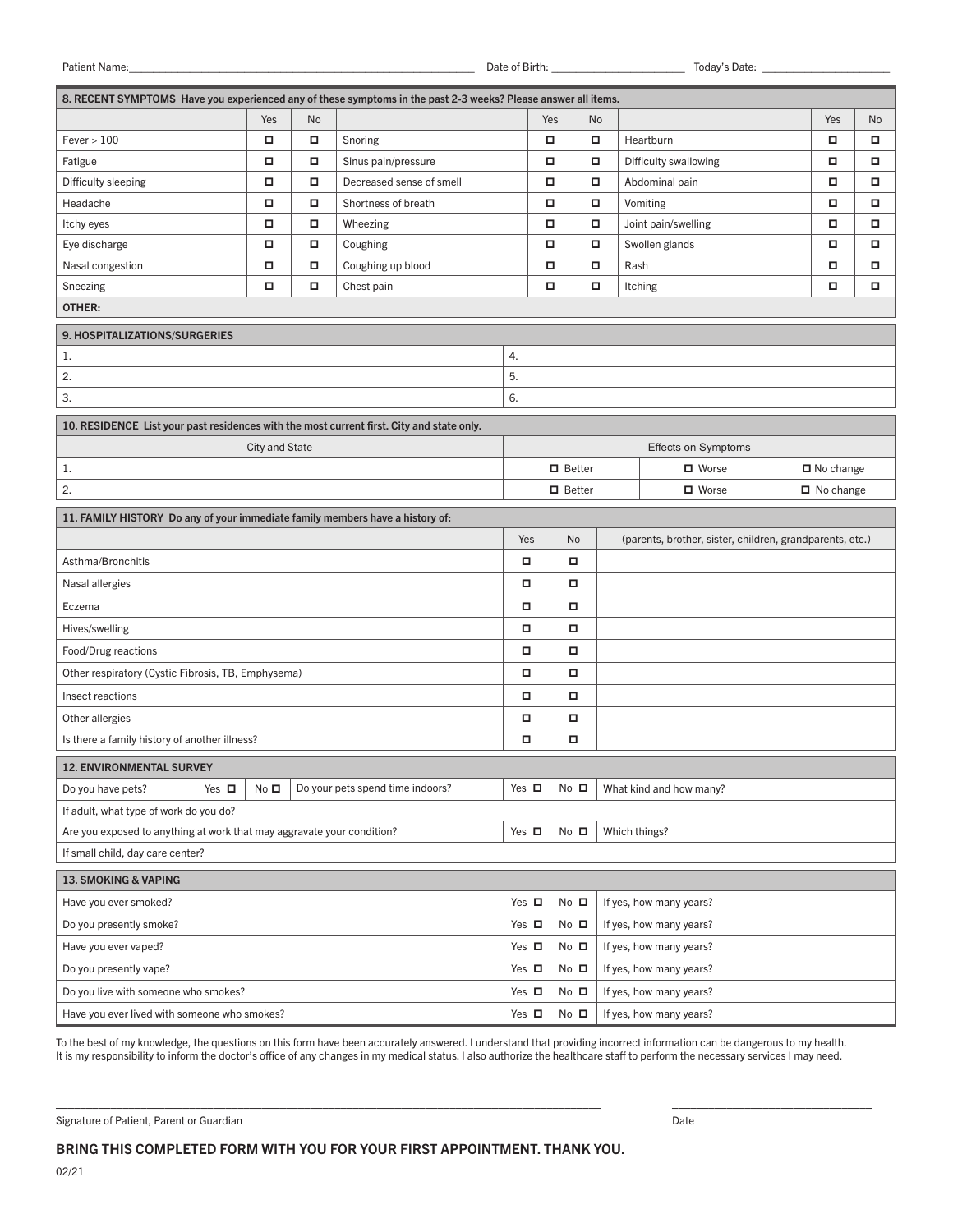

## NOTICE OF PRIVACY PRACTICES

#### THIS NOTICE DESCRIBES HOW MEDICAL INFORMATION ABOUT YOU MAY BE USED AND DISCLOSED AND HOW YOU CAN GET ACCESS TO THIS INFORMATION.

Federal Regulations developed under the Health Insurance Portability and Accountability Act (HIPAA) requires that the practice provide you with this notice.

#### PLEASE REVIEW IT CAREFULLY.

#### Uses and Disclosures

Treatment. Your health information may be used by staff members or disclosed to other health care professionals for the purpose of evaluating your health, diagnosing medical conditions, and providing treatment. For example, results of laboratory tests and procedures will be available in your medical records to all health professionals who may provide treatment or who may be consulted by staff members.

Payment. Your health information may be used to seek payment from your health plan, from other sources of coverage such as an automobile insurer, workers compensation carrier or from credit card companies that you may use to pay for services, or consumer reporting agencies relating to collection of premiums or reimbursement. For example, your health plan may request and receive information on dates of service, the services provided, and the medical condition being treated. However, should you need to restrict disclosure of your protected health information on a particular date of service, you will be required to pay out of pocket for the services. Any information regarding those services will be restricted and not released to anyone other than the patient.

Health care operations. Your health information may be used as necessary to support the day-to-day activities and management of Charleston Allergy + Asthma. For example, information on the services you received may be used to support budgeting and financial reporting and activities to evaluate and promote quality.

Law enforcement. Your health information may be disclosed to law enforcement agencies to support government audits and inspections, to facilitate law enforcement investigations and to comply with government mandated reporting.

Coroners, Medical Examiners, Funeral Directors, Organ Donation. Your health information may be disclosed to coroners and/or medical examiners for purposes of identification, determining cause of death, or other duties as required by law. Funeral Directors may need your health information in the performance of carrying out their duties. Your health information may also be used and disclosed for the purpose of cadaveric organ, eye or tissue donation.

Public health reporting. Your health information may be disclosed to public health agencies as required by law. For example, we are required to report certain communicable diseases to the state's public health department.

Other uses and disclosures require your authorization. Disclosure of your health information or its use for any purpose other than those listed above requires your specific written authorization. If you change your mind after authorizing a use or disclosure of your information you may submit a written revocation of the authorization. However, your decision to revoke the authorization will not affect or undo any use or disclosure of information that occurred before you notified us of your decision to revoke your authorization.

#### Additional Uses of Information

Appointment reminders. Your health information will be used by our staff to send you appointment reminders.

Information about treatments. Your health information may be used to send you information that you may find interesting on the treatment and management of your medical condition. We may also send you information describing other healthrelated products and services that we believe may interest you.

Fund Raising. Under HIPAA guidelines, your health information may be used in fund-raising efforts unless you specifically request the information withheld. Charleston Allergy + Asthma will not use your information for any type of fund-raising endeavor.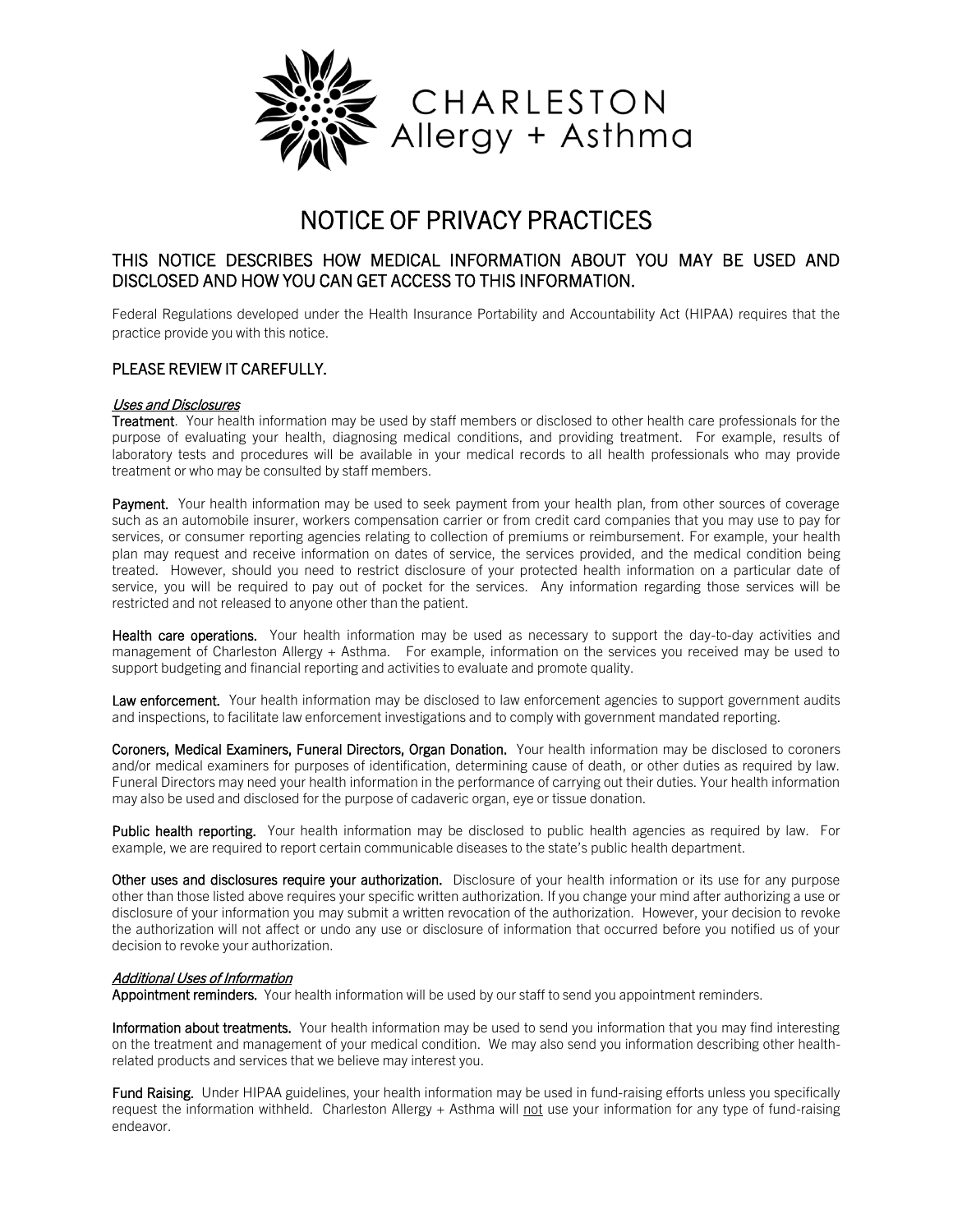Research. Your protected health information will not be disclosed for research unless written authorization is obtained.

#### Prohibited Uses and Disclosures for Protected Health Information

- Genetic information for underwriting, determination of eligibility and benefits, computation of premium or contribution amounts, application of any pre-existing condition, and other activities related to the creation, renewal, or replacement of a contract of health insurance or health benefits. Written authorization is necessary.
- The sale of protected health information by the health care provider or its business associates for a fee. A costbased fee for preparation and transmittal purposes to an authorized provider or insurance company is permissible.

#### Individual Rights

You have certain rights under the federal privacy standards. These include:

- The right to request restriction on the use and disclosure of your protected health information
- The right to receive confidential communications concerning your medical condition and treatment
- The right to inspect and copy your protected health information
- The right to amend or submit corrections to your protected health information
- The right to appoint someone your medical power of attorney or legal guardian, that person can exercise your rights and make choices about your health information
- The right to receive an accounting of how and to whom your protected health information has been disclosed
- The right to receive a printed copy of this notice

#### Charleston Allergy + Asthma Duties

We are required by law to maintain the privacy of your protected health information and to provide you with this notice of our privacy practices.

We are required to notify you of a breach, no later than 60 days after the discovery, which results in the compromise of security or privacy of your protected health information.

We are required to abide to the privacy policies and practices that are outlined in this notice.

We are required to abide to the US Department of Health and Human Services, Office for Civil Rights, HIPAA Regulation Text, 45 CFR Parts 160, 162, and 164.

#### Right to Revise Privacy Practices

As permitted by law, we reserve the right to amend or modify our privacy policies and practices. These changes in our policies and practices may be required by changes in federal and state laws and regulations. Upon request, we will provide you with the most recently revised notice on any office visit. The revised policies and practices will be applied to all protected health information we maintain.

#### Request to Inspect Protected Health Information

You may generally inspect or copy the protected health information we maintain. As permitted by federal regulation, we require that requests to inspect or copy protected health information be submitted in writing. Due to time allotments, you will be contacted to schedule an appointment with our medical staff for this purpose.

#### Concerns

If you would like to submit a comment or complaint about our privacy practices, you can do so by sending a letter outlining your concerns to:

Charleston Allergy + Asthma Attn: Penny Linder, Privacy Officer for HIPAA 180 Wingo Way, Ste 102 Mt. Pleasant, SC 29464

If you believe your privacy rights have been violated, you should call the matter to our attention by sending a letter describing the cause of your concern to the same address.

You will not be penalized or otherwise retaliated against for filing a complaint.

For further information see: www.hhs.gov/ocr/privacy/hipaa/understanding/consumers/index.html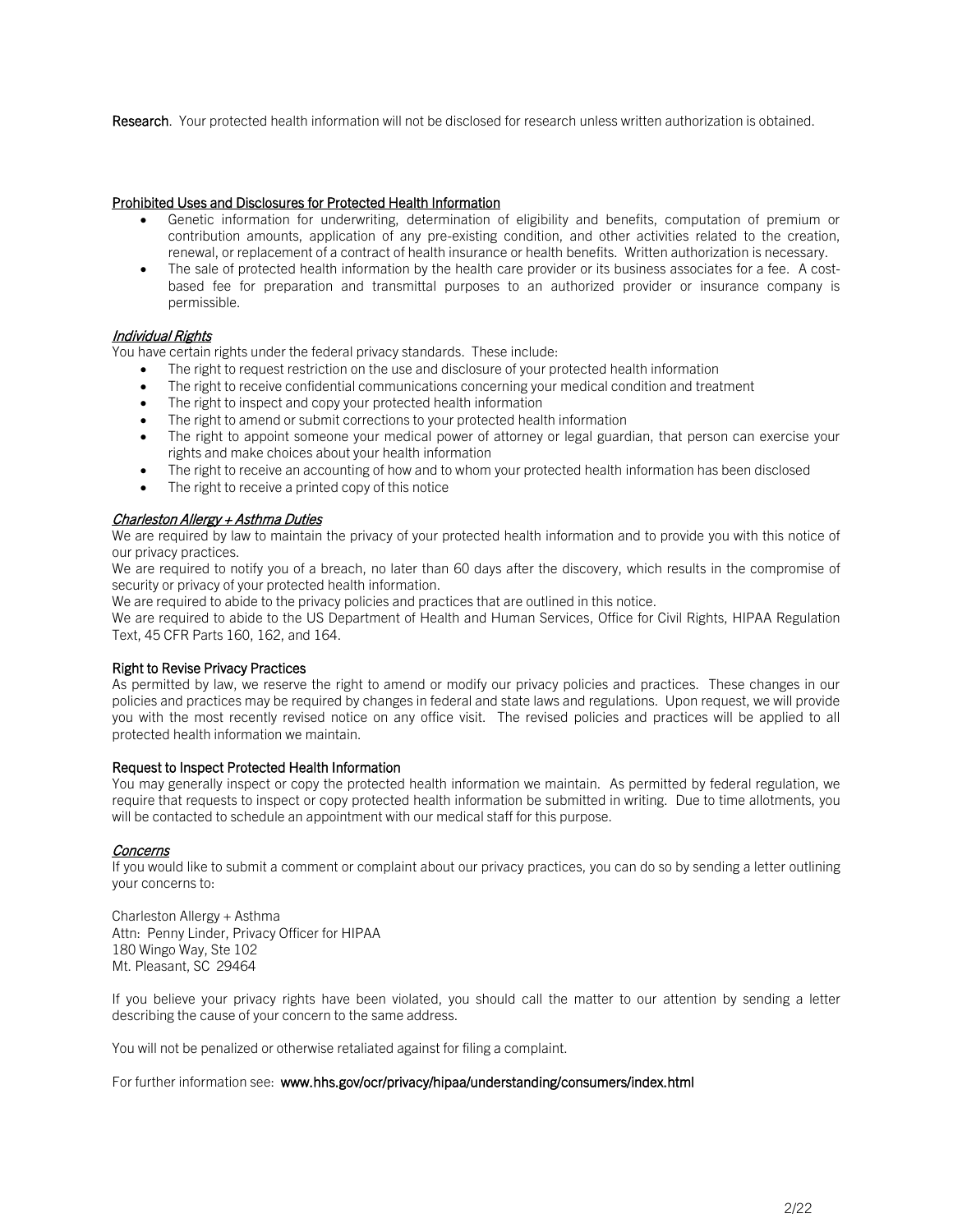

I, \_\_\_\_\_\_\_\_\_\_\_\_\_\_\_\_\_\_\_\_\_\_\_\_\_\_\_\_\_\_\_\_\_\_\_\_\_\_\_\_\_\_\_\_ (patient), acknowledge that I have received a copy of Charleston Allergy and Asthma's Notice Regarding Privacy of Personal Health Information.

\_\_\_\_\_\_\_\_\_\_\_\_\_\_\_\_\_\_\_\_\_\_\_\_ \_\_\_\_\_\_\_\_\_\_\_\_\_\_\_\_\_\_\_\_\_\_\_\_\_\_\_\_\_\_\_\_\_\_\_\_\_\_\_\_\_\_\_\_\_\_\_\_ Date **Date** Patient's Name (PRINT)

> $\mathcal{L}_\text{max} = \frac{1}{2} \sum_{i=1}^n \frac{1}{2} \sum_{i=1}^n \frac{1}{2} \sum_{i=1}^n \frac{1}{2} \sum_{i=1}^n \frac{1}{2} \sum_{i=1}^n \frac{1}{2} \sum_{i=1}^n \frac{1}{2} \sum_{i=1}^n \frac{1}{2} \sum_{i=1}^n \frac{1}{2} \sum_{i=1}^n \frac{1}{2} \sum_{i=1}^n \frac{1}{2} \sum_{i=1}^n \frac{1}{2} \sum_{i=1}^n \frac{1}{2} \sum_{i=1}^n$ Patient Date of Birth

 $\mathcal{L}_\mathcal{L} = \{ \mathcal{L}_\mathcal{L} = \{ \mathcal{L}_\mathcal{L} = \{ \mathcal{L}_\mathcal{L} = \{ \mathcal{L}_\mathcal{L} = \{ \mathcal{L}_\mathcal{L} = \{ \mathcal{L}_\mathcal{L} = \{ \mathcal{L}_\mathcal{L} = \{ \mathcal{L}_\mathcal{L} = \{ \mathcal{L}_\mathcal{L} = \{ \mathcal{L}_\mathcal{L} = \{ \mathcal{L}_\mathcal{L} = \{ \mathcal{L}_\mathcal{L} = \{ \mathcal{L}_\mathcal{L} = \{ \mathcal{L}_\mathcal{$ Patient or Parent Signature

> \_\_\_\_\_\_\_\_\_\_\_\_\_\_\_\_\_\_\_\_\_\_\_\_\_\_\_\_\_\_\_\_\_\_\_\_\_\_\_\_\_\_\_\_\_\_\_\_ Social Security Number (for verification purposes)

Below is a list of persons who are authorized to view any medical information in this medical chart:

\_\_\_\_\_\_\_\_\_\_\_\_\_\_\_\_\_\_\_\_\_\_\_\_\_\_\_\_\_\_\_\_\_\_\_\_\_\_ \_\_\_\_\_\_\_\_\_\_\_\_\_\_\_\_\_\_\_\_\_\_\_\_\_\_\_\_\_\_\_\_\_\_\_\_\_\_\_

\_\_\_\_\_\_\_\_\_\_\_\_\_\_\_\_\_\_\_\_\_\_\_\_\_\_\_\_\_\_\_\_\_\_\_\_\_\_ \_\_\_\_\_\_\_\_\_\_\_\_\_\_\_\_\_\_\_\_\_\_\_\_\_\_\_\_\_\_\_\_\_\_\_\_\_\_\_



We have a clinical research team that may review this chart for potential studies. Charleston Allergy & Asthma Research has participated in over 300 studies and with each study you receive compensation for time and travel and free medications. Please indicate below if Charleston Allergy & Asthma Research may review your chart\*:

\_\_\_\_yes \_\_\_\_no

\*checking "yes" does not mean that you will be contacted, as not all patients qualify for studies.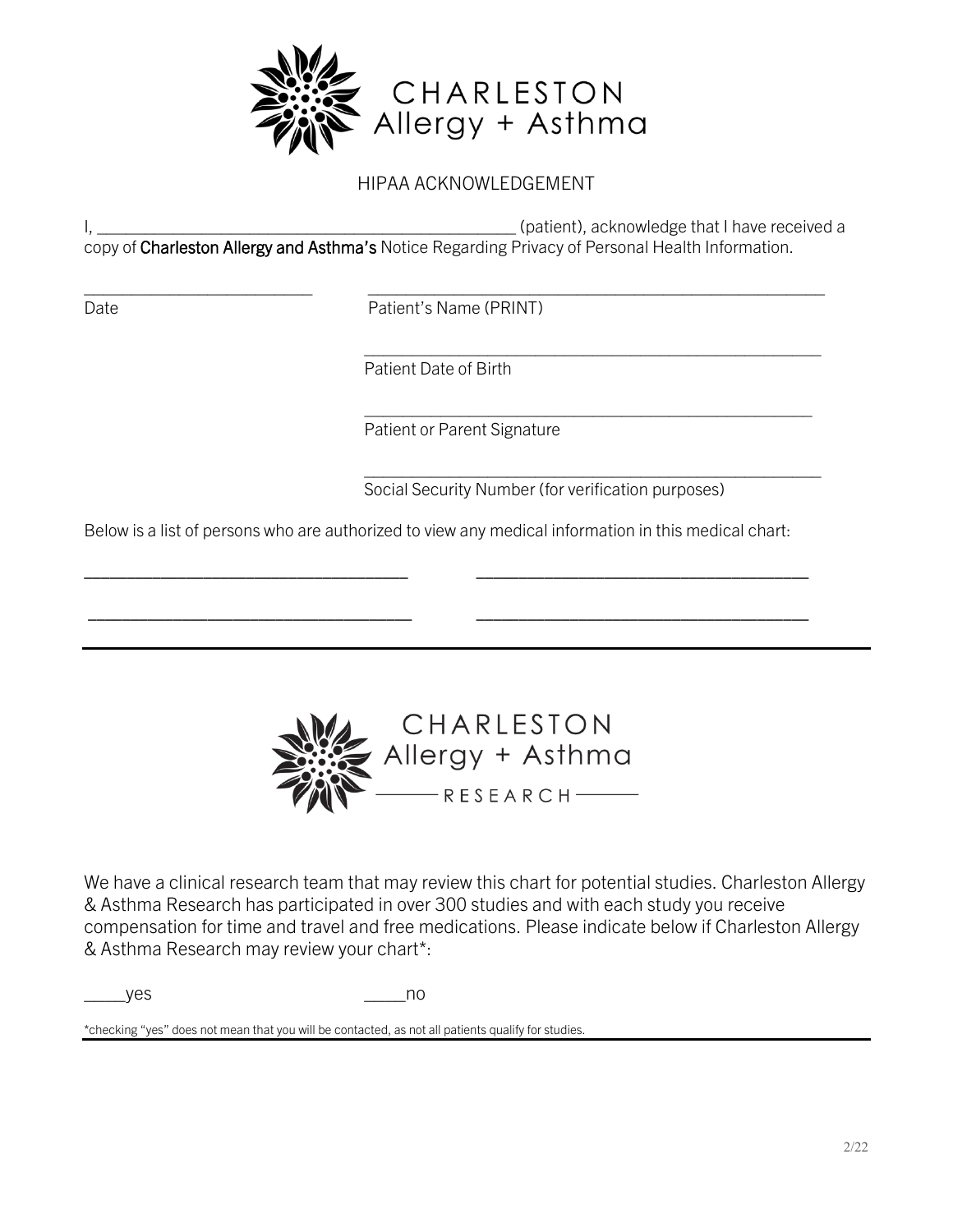

For more than 30 years, our team has focused on providing the Lowcountry with safe and reliable allergy relief. That mission fuels everything we do and begins right here in our offices. Please consider the following guidelines when planning your next visit:



## ADDITIONAL TESTING MAY BE REQUIRED

Physicians may require you to receive additional evaluations via x-rays and/or laboratory work to obtain an accurate diagnosis. Our team may provide recommended sites, but you are responsible for choosing a lab that accepts your insurance plan.



## DO NOT WEAR COLOGNE OR PERFUME

Due to the nature of our specialty, many Charleston Allergy + Asthma patients may be prone to asthmatic reactions. We ask that you please not wear cologne or perfume to appointments out of respect and for the safety of others.



## NO FOOD OR DRINKS PERMITTED

More than 30 million Americans are currently living with a foodrelated allergy, and we care for many of them here in our clinics. Please DO NOT bring food or drinks when visiting any of our Charleston Allergy  $+$  Asthma offices.

#### MOUNT PLEASANT

180 Wingo Way #102 Mount Pleasant, SC 29464 P 843.881.2030 | F 843.881.6249

#### SUMMERVILLE

102 Morgan Place Summerville, SC 29485 P 843.832.9588 | F 843.486.5500

#### WEST ASHLEY

2090 Charlie Hall Blvd #301 Charleston, SC 29414 P 843.556.9588 | F 843.556.6855

[O]

CHARLESTONALLERGY.COM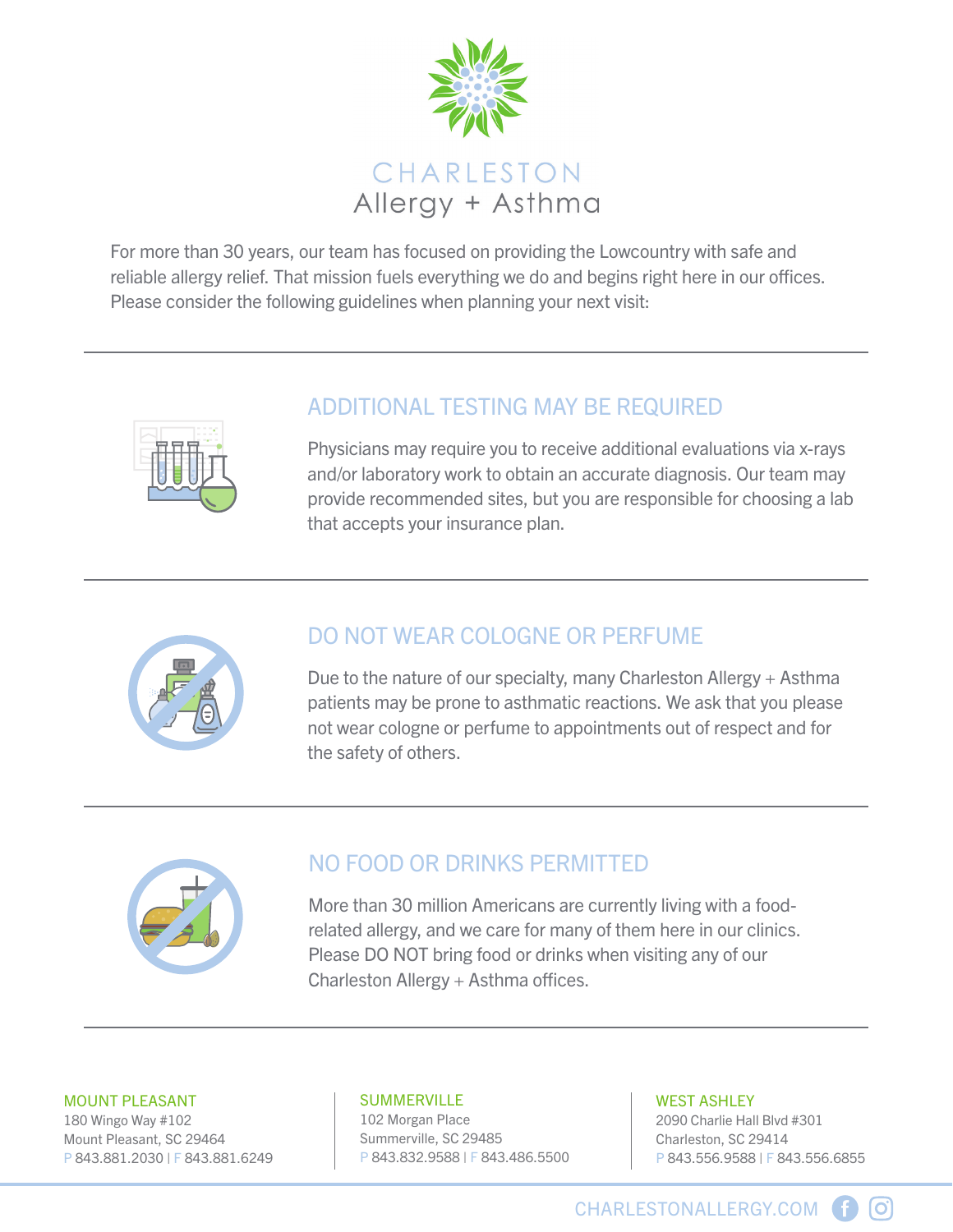## Telehealth Patient Consent/Refusal Form

| Patient Name: | Date of Birth: |
|---------------|----------------|
|               |                |
| Cell Phone:   | Email:         |

- 1. PURPOSE: The purpose of this form is to obtain your consent to participate in telehealth consultation for outpatient evaluation and management of acute and chronic health conditions. Telehealth allows you to communicate with your physician about your health and medical conditions to determine a treatment plan.
	- a. Electronic systems will incorporate 128-bit HIPAA network and software security protocols to protect the confidentiality of patient identification and imaging data and will include measures to safeguard the data and to ensure against corruption. During a "national emergency" authorization may be granted to use a less secure platform. You will be notified if this occurs.
	- b. The patient and/or guardian will not hold the physician liable for any clinical information that is lost due to technical failures.
- 2. BENEFITS: Improved access to medical care by allowing patients to receive medical care from outside a healthcare facility.
- 3. RISKS: As with any medical care there are potential risks associated with the use of telemedicine: information transmitted may not be sufficient to allow for appropriate decision making, delays could occur due to deficiencies or failure of the equipment, in rare cases security protocols could fail causing loss of privacy of personal medical information. Your provider may advise that an in-person visit is necessary.
- 4. NATURE OF TELEHEALTH CONSULT/VISIT: During the telehealth consultation:
	- a. The visit will take place through interactive real-time audio and video communication. You will have the opportunity to ask questions and discuss your health concerns with your provider.
	- b. Details of your current health concerns and medical history will be discussed.
	- c. A physical examination of you may take place.
	- d. Photos may be taken during the visit and will be loaded directly into the medical record. This will only be done with your verbal consent (Ex: picture of a rash, which can be used to consult with other providers).
- 5. MEDICAL INFORMATION & RECORDS: All existing laws regarding your access to medical information and copies of your medical records apply to telehealth visits. Sharing of any patient-identifiable images or information for this telehealth visit to researchers or other entities shall not occur without your consent.
- 6. CONFIDENTIALITY: Reasonable and appropriate efforts have been made to eliminate any confidentiality risks associated with the telehealth consultation, and all existing confidentiality protections under federal and South Carolina state law apply to information disclosed during telehealth visits.
- 7. RIGHTS: You may withhold or withdraw consent to telehealth care at any time without affecting your right to future care or treatment.
- 8. PRESCRIBING: The physician will prescribe medications that are appropriate for the symptoms and diagnosis made during the telehealth visits. Prescriptions will be sent electronically through the electronic medical record to the patient's pharmacy. Prescription of controlled substances from schedule II through IV will not be prescribed through telehealth visits.
- 9. EMERGENCY EVENT: If a medical emergency occurs during the telehealth visit, your physician will take necessary steps to secure appropriate and timely care for the patient. If the patient is incapacitated, the physician will call 911 emergency services and remain on the line until care has been transferred. If a